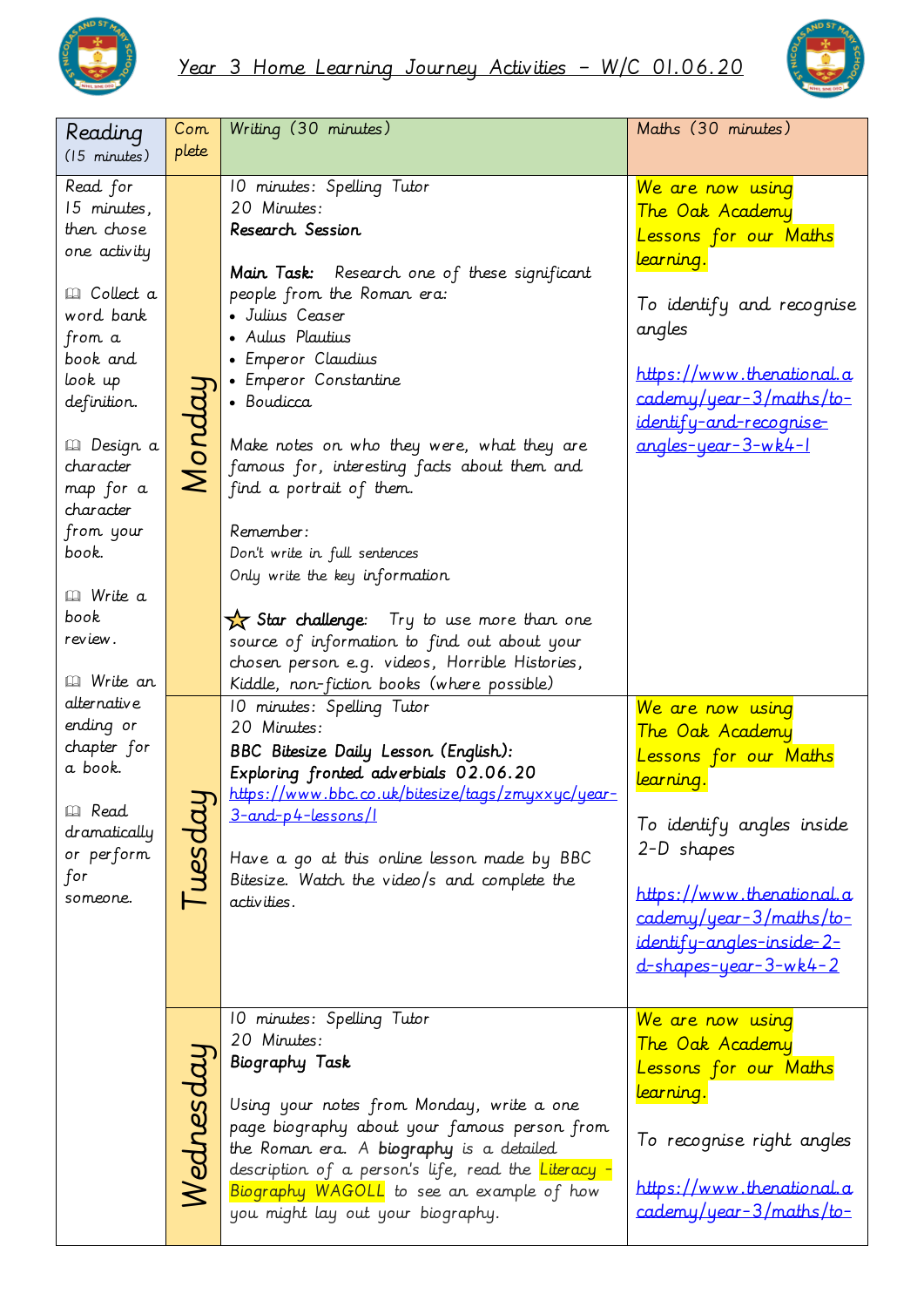



|          | In your biography try to write paragraphs on:<br>who the person was;<br>• what they are famous for;<br>any other interesting facts about them.                                                                                                                                                                                                                                                                                                                                                                                                                                                                                                                                                                                                                                                                              | recognise-right-angles-<br><u>year-3-wk4-3</u>                                                                                                                                                                                                       |
|----------|-----------------------------------------------------------------------------------------------------------------------------------------------------------------------------------------------------------------------------------------------------------------------------------------------------------------------------------------------------------------------------------------------------------------------------------------------------------------------------------------------------------------------------------------------------------------------------------------------------------------------------------------------------------------------------------------------------------------------------------------------------------------------------------------------------------------------------|------------------------------------------------------------------------------------------------------------------------------------------------------------------------------------------------------------------------------------------------------|
|          | You can also add a portrait of your chosen<br>famous person.                                                                                                                                                                                                                                                                                                                                                                                                                                                                                                                                                                                                                                                                                                                                                                |                                                                                                                                                                                                                                                      |
|          | XStar challenge: When you have finished, read<br>back through your work. A biography should be<br>written in the past tense and third person<br>narrative (he/she/they). Is your biography written<br>in the correct tense and narrative viewpoint?                                                                                                                                                                                                                                                                                                                                                                                                                                                                                                                                                                         |                                                                                                                                                                                                                                                      |
| Thursdai | 10 minutes: Spelling Tutor<br>20 Minutes:<br>Editing Challenge<br>Carefully read back through your biography and<br>'green pen' edit your work checking for:<br>Paragraphs:<br>Have you used paragraphs to group your<br>sentences together? Do your paragraphs<br>centre around one topic or idea?<br>Headings and subheadings:<br>What are you writing about? Remember to<br>let your reader know what they are about<br>to read.<br>Full sentences:<br>Make sure you are not writing in note<br>form for your biography.<br>Spelling or punctuation errors:<br>Use a dictionary to help you check your<br>spellings. Remember capital letters and full<br>stops!<br>XStar challenge: As an optional extra task, you<br>could write up your biography in neat with all of<br>your corrections and then share your work on | We are now using<br>The Oak Academy<br>Lessons for our Maths<br>learning.<br>To recognise obtuse and<br>acute angles<br><u>https://www.thenational.a</u><br>cademy/year-3/maths/to-<br><u>recognise-obtuse-and-</u><br>acute-angles-year-3-wk4-<br>₹ |
|          | SeeSaw.<br>10 minutes: Spelling Tutor                                                                                                                                                                                                                                                                                                                                                                                                                                                                                                                                                                                                                                                                                                                                                                                       | We are now using                                                                                                                                                                                                                                     |
| -ridai   | 20 Minutes:<br><b>BBC Bitesize Daily Lesson (Reading)</b><br>'Using inference to be a reading detective'<br>05.06.20<br>https://www.bbc.co.uk/bitesize/tags/zmyxxyc/<br>year - 3-and-p4-lessons/1<br>Have a go at this online lesson made by BBC<br>Bitesize. Watch the video/s and complete the<br>activities.                                                                                                                                                                                                                                                                                                                                                                                                                                                                                                             | The Oak Academy<br>Lessons for our Maths<br><u>learning.</u><br>To revise angles<br>https://www.thenational.a<br>cademy/year-3/maths/to-<br>revise-angles-year-3-wk4-<br>$\overline{5}$                                                              |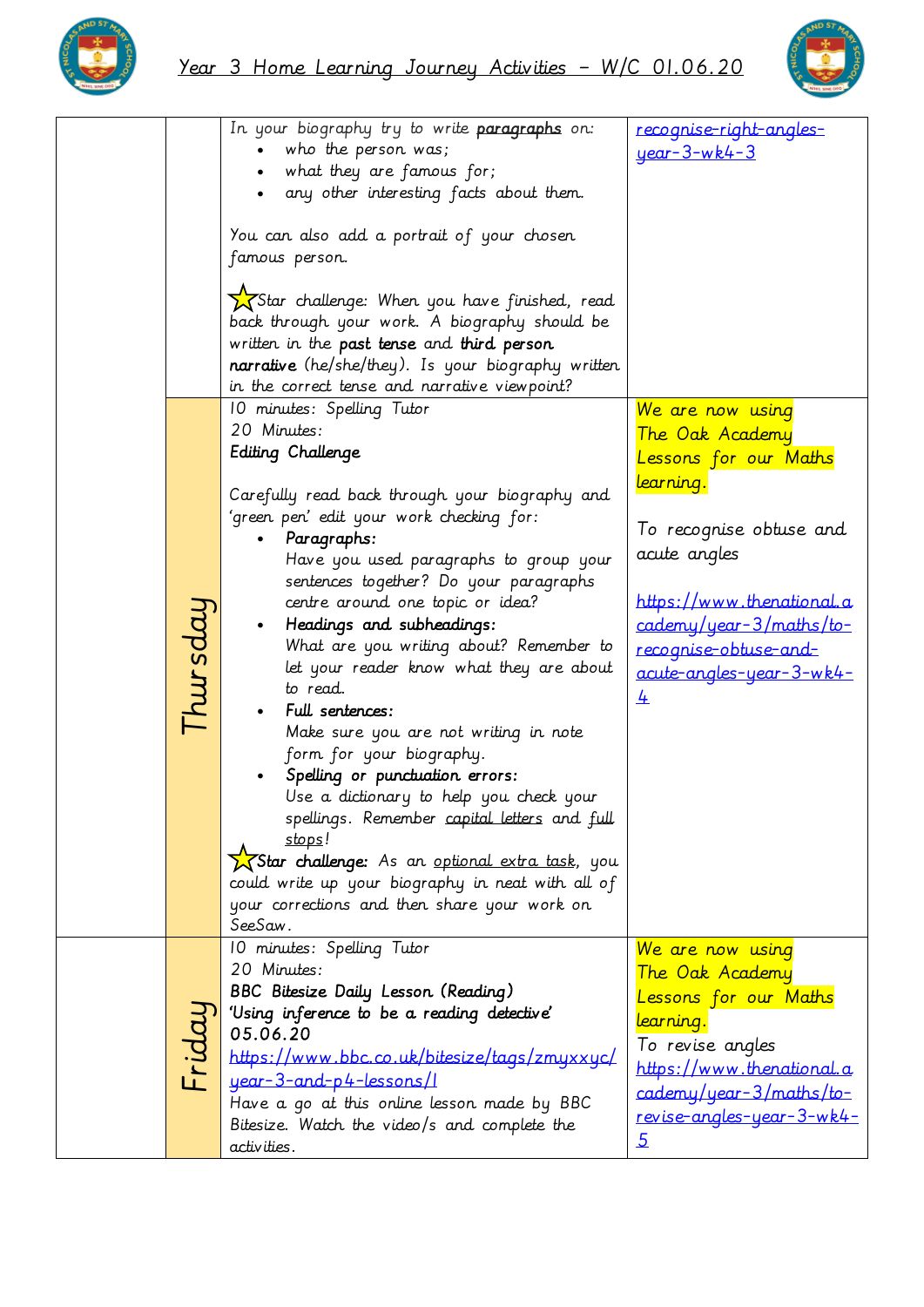



All these activities need to be completed over the next two weeks. With the exception of RE, which you need to complete weekly. There will be a new RE activity set next week.

| Science              | PE                    | Speaking and          | French           | <b>RE</b>          |
|----------------------|-----------------------|-----------------------|------------------|--------------------|
| Weekly activity:     | <b>Active Sussex</b>  | Listening             | Weekly activity: | Weekly activity:   |
| <b>Light Sources</b> | Take part in this     | Watch:                | French Booklet   | Read parable 'The  |
|                      | week's challenge on   | https://www.youtu     | Use the FRENCH   | Good Samaritan'    |
| Use the Science -    | www.activesussex.org  | be.com/watch?v=h      | - French Booklet | in your school     |
| (ASE) Sources of     | and submit your best  | <b>glbEHNgbPs</b>     | to revise some   | Bible Luke 10:     |
| Light Presentation   | result for the week   | and                   | of the French    | $(25-37)$ .        |
| for this week's      | here:                 | https://www.youtu     | learning that    | Watch:             |
| science activity.    | https://www.activesus | be.com/watch?v=d      | you have done    |                    |
|                      | sex.org/scorecard/    | NSwnCS-k5Y            | so far this year | https://www.youtu  |
|                      |                       |                       | with Mrs         | $be.com/watch?v=3$ |
|                      |                       | Choose a              | Channon.         | UkRr Alw OUg       |
|                      |                       | favourite picture     | Choose I or 2    | TASK: Write your   |
|                      |                       | book or chapter       | pages to         | responses to the   |
|                      |                       | from a book to        | complete from    | questions on the   |
|                      |                       | perform as a rap      | the booklet.     | resources sheet.   |
|                      |                       | or to music.          |                  | RESOURCE: RE       |
|                      |                       | Rehearse it           |                  | Wc 01062020        |
|                      |                       | several times, you    |                  |                    |
|                      |                       | may wish to do        |                  | The Good           |
|                      |                       | practise a little bit |                  | Samaritan          |
|                      |                       | each day. Then        |                  |                    |
|                      |                       | perform it to         |                  |                    |
|                      |                       | someone in your       |                  |                    |
|                      |                       | house or on the       |                  |                    |
|                      |                       | phone. We             |                  |                    |
|                      |                       | would love for        |                  |                    |
|                      |                       | you to share          |                  |                    |
|                      |                       | these on Seesaw!      |                  |                    |
|                      |                       |                       |                  |                    |